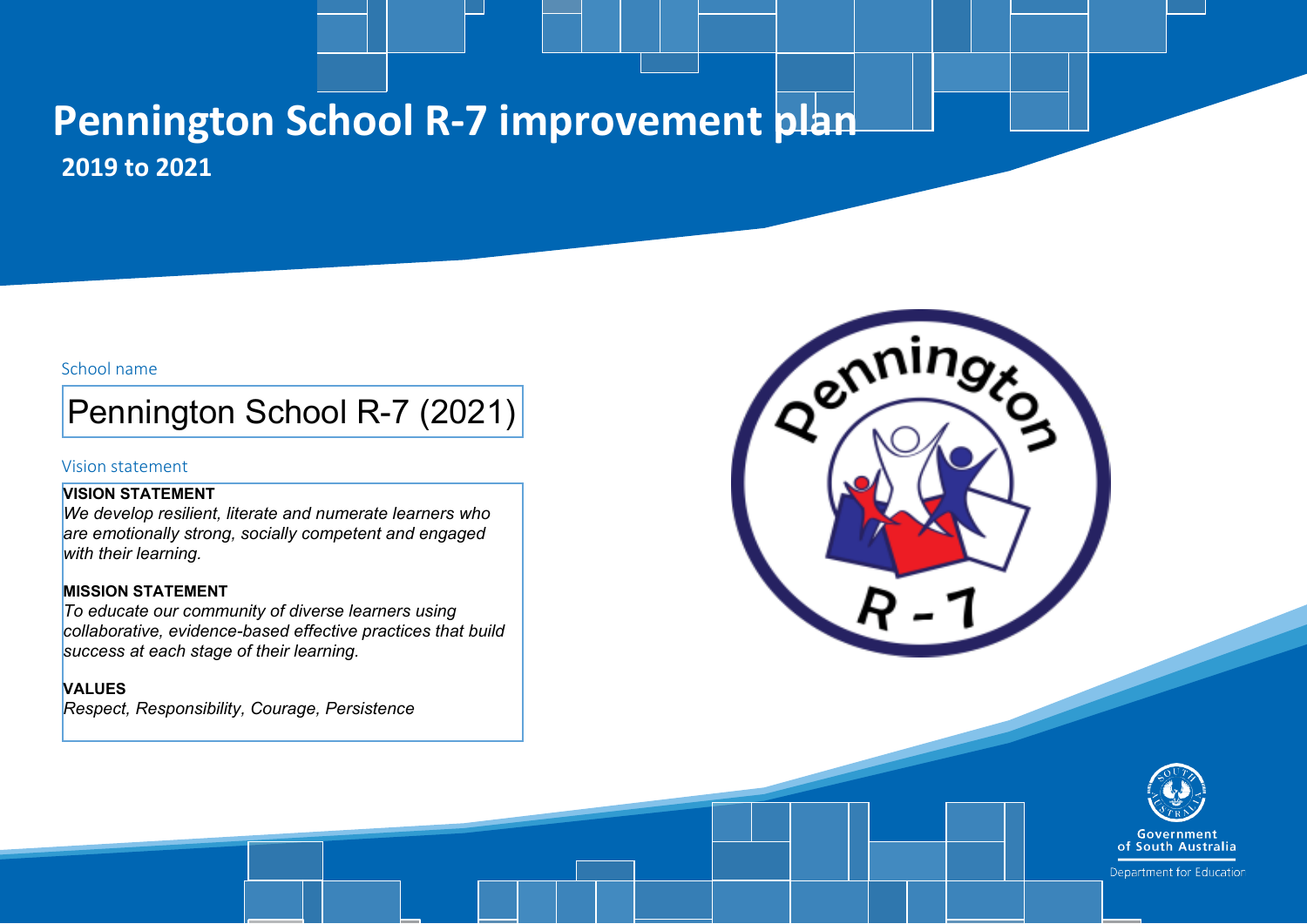# **Plan summary**

This table will be automatically populated to provide a summary of your plan.

| Goals                                                                                                                   | <b>Targets</b>                                                                                                                                                              | Challenge of practice                                                                                                                                                                                                                                                                                                   |
|-------------------------------------------------------------------------------------------------------------------------|-----------------------------------------------------------------------------------------------------------------------------------------------------------------------------|-------------------------------------------------------------------------------------------------------------------------------------------------------------------------------------------------------------------------------------------------------------------------------------------------------------------------|
| <b>WRITING:</b><br>To improve students' writing<br>with a focus on grammar,<br>sentence structure and<br>vocabulary R-7 | By the end of 2019 we will increase the number of students at<br>or above SEA in Year 2 (i.e. + 4 students 63%) measured by<br>assigned LEAP Levels.                        | We will explicitly teach writing as part of a teaching and learning cycle,<br>which includes, learning intentions, success criteria, formative<br>assessment, differentiation and 'timely' feedback to students and<br>intentionally design tasks that reflect the application of knowledge from<br>How Language Works. |
|                                                                                                                         | By the end of 2020 we will increase the number of students at<br>or above SEA in Year 3 (i.e. + 2 students 68%) as measured<br>by assigned LEAP Levels                      |                                                                                                                                                                                                                                                                                                                         |
|                                                                                                                         | By the end of 2021 we will increase the number of students at<br>or above SEA in Year 4 (i.e. + 1 students 71%) as measured<br>by assigned LEAP levels                      |                                                                                                                                                                                                                                                                                                                         |
| <b>READING:</b><br>To improve student achievement<br>in Reading with a focus on                                         | At the end of 2019, increase the number of students in Year 4<br>that are achieving at or above SEA (i.e. 84%) as measured by<br>PAT R relative gain score.                 | We will implement a consistent approach to the explicit teaching of<br>reading evidenced by research from the Simple View of Reading and the<br>Big 6 specifically:<br>Years R-2 Word recognition: (Learning to Read)                                                                                                   |
| explicitly teaching identified<br>Language Comprehension and<br>Word Recognition subskills.                             | By the end of 2020, maintain and increase students in Year 5<br>achieving at or above SEA (i.e. 87%) measured by the PAT R<br>relative gain score.                          | Phonological Awareness/Decoding/Automaticity<br>Development of Oral Language<br>Vocabulary - Tier 1, 2, 3 words (including morphology)                                                                                                                                                                                  |
|                                                                                                                         | By the end of 2021, we will increase and maintain the number<br>of students in Year 6 achieving at or above SEA (i.e. 90%) as<br>measured by the PAT R relative gain score. | Years 3-7 Language Comprehension: (Reading to Learn)<br>Language Structures - syntax and semantics etc.<br>Vocabulary - Tier 1, 2 and 3 words (including morphology)                                                                                                                                                    |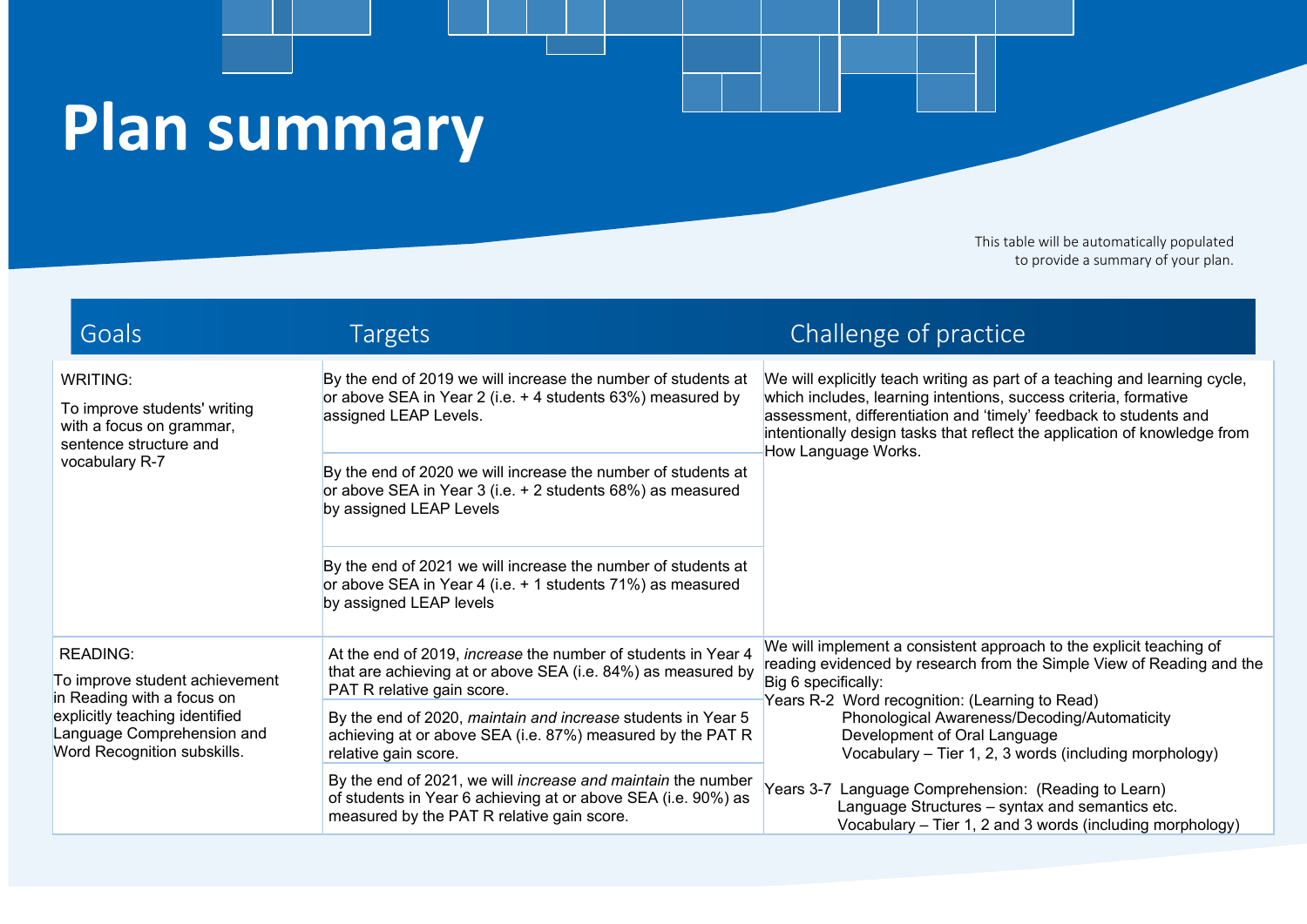### **Pennington School R-7 improvement plan 2019 to 2021**

### How to complete this template

- Complete every step. The Quality School Improvement Planning Handbook explains how to do this. In addition, your education director will provide support.
- Complete steps **1 to 3** during term 4 of 2018 and have it approved by the principal, governing council chairperson, and educationdirector.
- Email this plan (steps 1 to 3) to your education director.
- Publish your school improvement plan on your school website.
- Work through **step 4** *(Improve Practice and Monitor Impact)* regularly throughout the school year. This step does not need to be published on your website.
- Complete **step 5** *(Review and Evaluate)* in term 4 of each year. Thisstep does not need to be published on your website, though itshould inform the Improvement Planning and Outcomes section of your annual report to the school community.
- Your school improvement plan will be current for 2019 to 2021 and should be updated in term 4 each year.

### For further information and advice, contact:

**Andrew Wells** Review, Improvement and Accountability Manager Phone: 8226 1576 [Andrew.Wells@sa.gov.au](mailto:Andrew.Wells@sa.gov.au)

en de la construction de la construction de la construction de la construction de la construction de la construction de la construction de la construction de la construction de la construction de la construction de la cons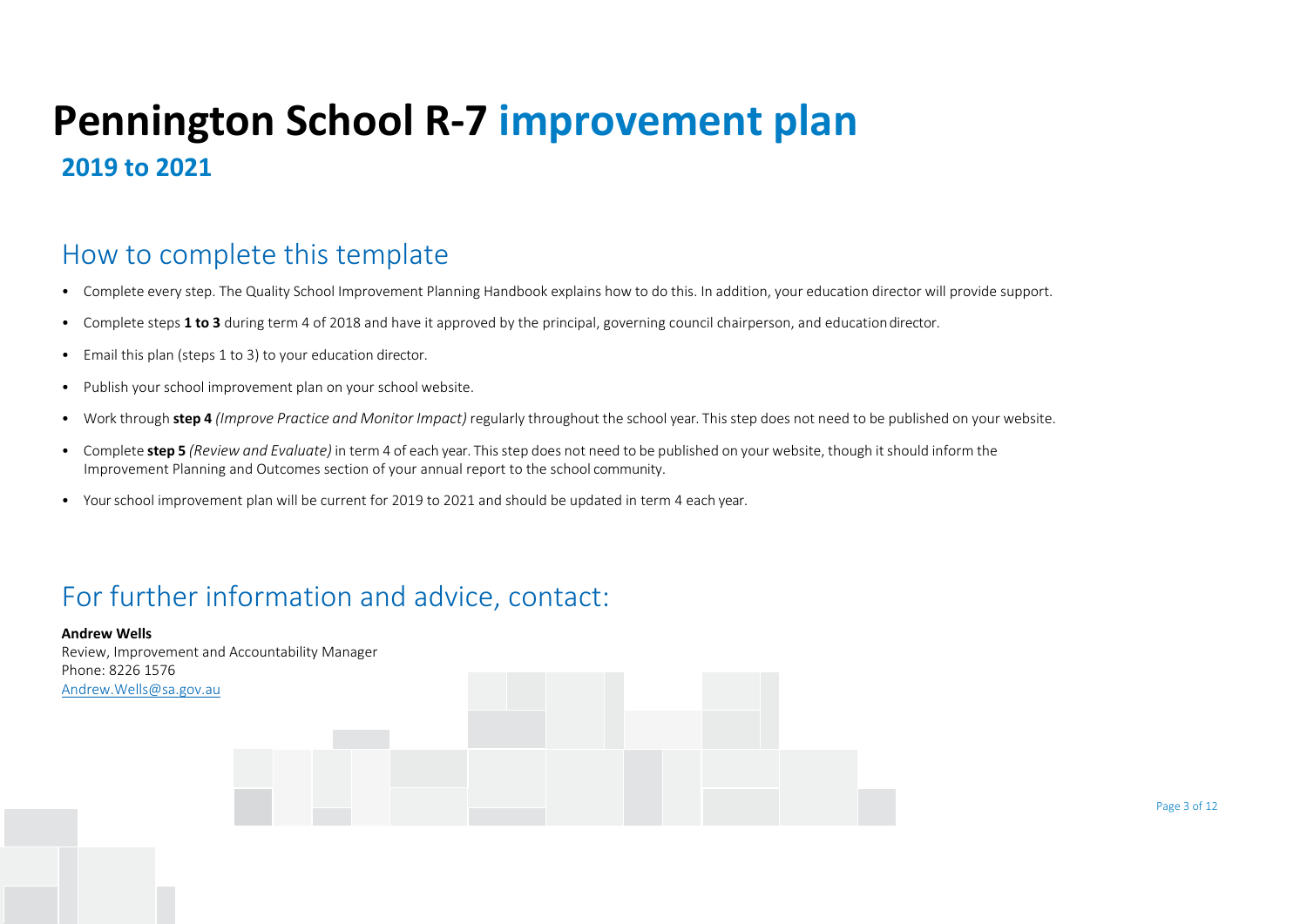

Analyze evidence of student learning and answer the question 'What are our goals for improvement?' Specify up to 3 goals and annual targets for student learning improvement in the table below.

The Quality School Improvement Planning Handbook explains how to do this.

| Goals  |                                                                                                                                                                             | <b>Targets</b> |                                                                                                                                                                               |
|--------|-----------------------------------------------------------------------------------------------------------------------------------------------------------------------------|----------------|-------------------------------------------------------------------------------------------------------------------------------------------------------------------------------|
| Goal 1 | <b>WRITING:</b><br>To improve students' writing with a focus<br>on grammar, sentence structure and<br>vocabulary R-7                                                        | 2019           | By the end of 2019 we will increase the number of students at or above SEA in Year 2 (i.e. +<br>4 students, 63%) as measured by assigned LEAP levels.                         |
|        |                                                                                                                                                                             | 2020           | By the end of 2020 we will increase the number of students at or above SEA in Year 3 (i.e. +<br>2 students, 68 %) as measured by assigned LEAP Levels.                        |
|        |                                                                                                                                                                             | 2021           | By the end of 2019 we will increase the number of students at or above SEA in Year 4 (i.e. +<br>1 student, 71%) as measured by assigned LEAP Levels.                          |
| Goal 2 | <b>READING:</b><br>To improve student achievement in Reading<br>with a focus on explicitly teaching identified<br>Word Recognition and Language<br>Comprehension subskills. | 2019           | At the end of 2019, <i>increase</i> the number of students in Year 4 that are achieving at or above<br>SEA (i.e. 84% as measured by PAT R relative gain score)                |
|        |                                                                                                                                                                             | 2020           | By the end of 2020, maintain and increase the number of students in Year 5 that are achieving<br>at or above SEA (i.e. 87% as measured by the PAT R relative gain score).     |
|        |                                                                                                                                                                             |                | By the end of 2021, maintain and increase the number of students in Year 6 that are achieving<br>at or above the SEA (i.e. 90% as measured by the PAT R relative gain score). |
| Goal 3 |                                                                                                                                                                             | 2019           |                                                                                                                                                                               |
|        |                                                                                                                                                                             |                |                                                                                                                                                                               |
|        |                                                                                                                                                                             | 2021           |                                                                                                                                                                               |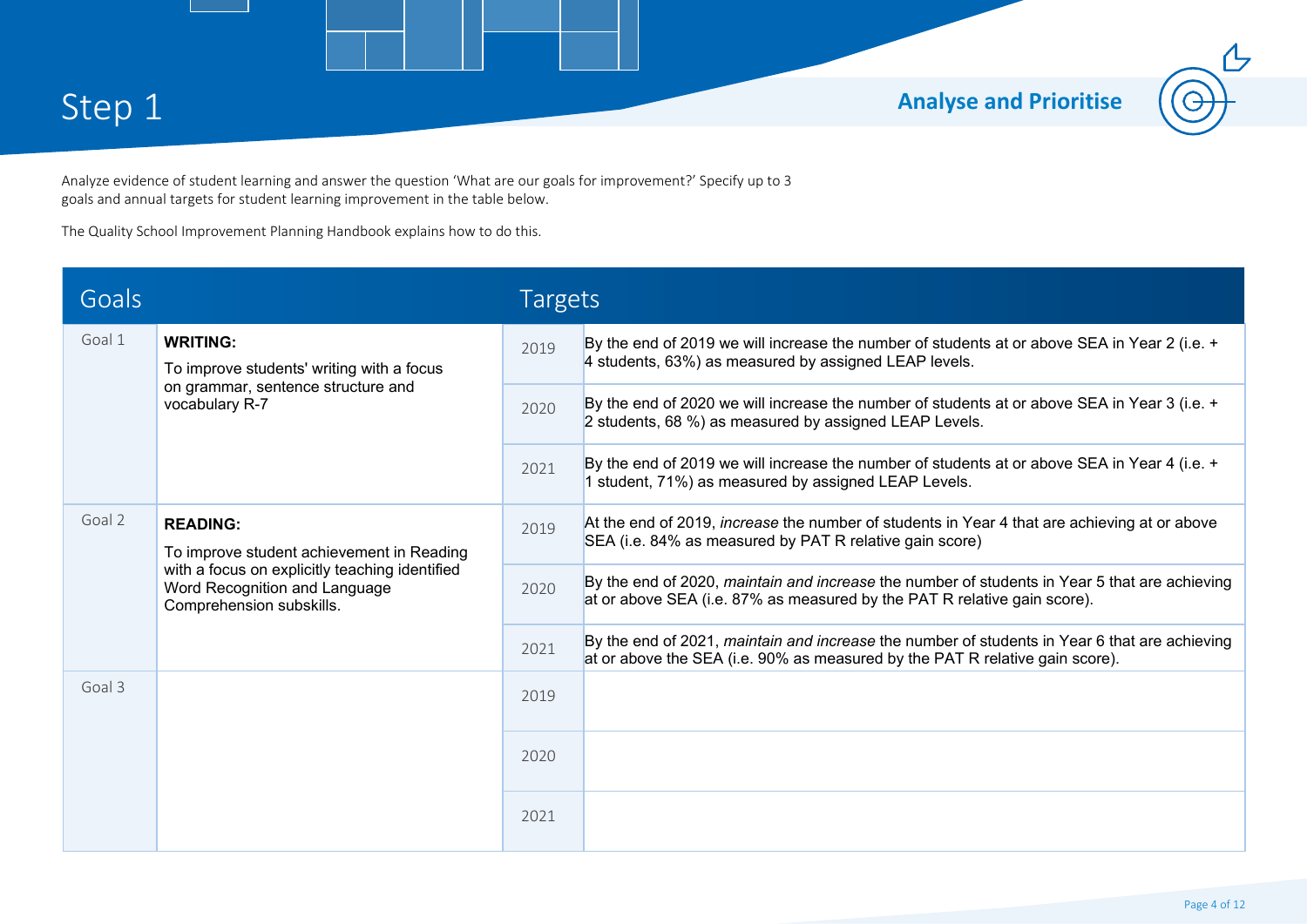### Step 2 **Determine challenge of practice**

Consider how improvements in teaching practice will help to achieve your improvement goals and answer the question 'What areas of practice should we focus on improving to reach our goals?' Specify your challenge of practice for each goal in the table below.

The Quality School Improvement Planning Handbook explains how to do this.

|        | Challenge of practice                                                                                                                                                                                                                                                                                                                                                                                                                                                                                                             |
|--------|-----------------------------------------------------------------------------------------------------------------------------------------------------------------------------------------------------------------------------------------------------------------------------------------------------------------------------------------------------------------------------------------------------------------------------------------------------------------------------------------------------------------------------------|
| Goal 1 | We will explicitly teach writing as part of a teaching and learning cycle, which includes, learning intentions, success criteria, formative assessment, differentiation<br>and 'timely' feedback to students and intentionally design tasks that reflect the application of knowledge from How Language Works.                                                                                                                                                                                                                    |
| Goal 2 | We will implement a consistent approach to the explicit teaching of reading evidenced by research from the Simple View of Reading and the Big 6<br>specifically:<br>Years R-2 Word recognition: (Learning to Read)<br>Phonological Awareness/Decoding/Automaticity<br>Development of Oral Language/Vocabulary - Tier 1, 2, 3 words (including morphology)<br>Years 3-7 Language Comprehension: (Reading to Learn)<br>Language Structures - syntax and semantics etc.<br>Vocabulary - Tier 1, 2 and 3 words (including morphology) |
| Goal 3 | <b>Contract Contract</b>                                                                                                                                                                                                                                                                                                                                                                                                                                                                                                          |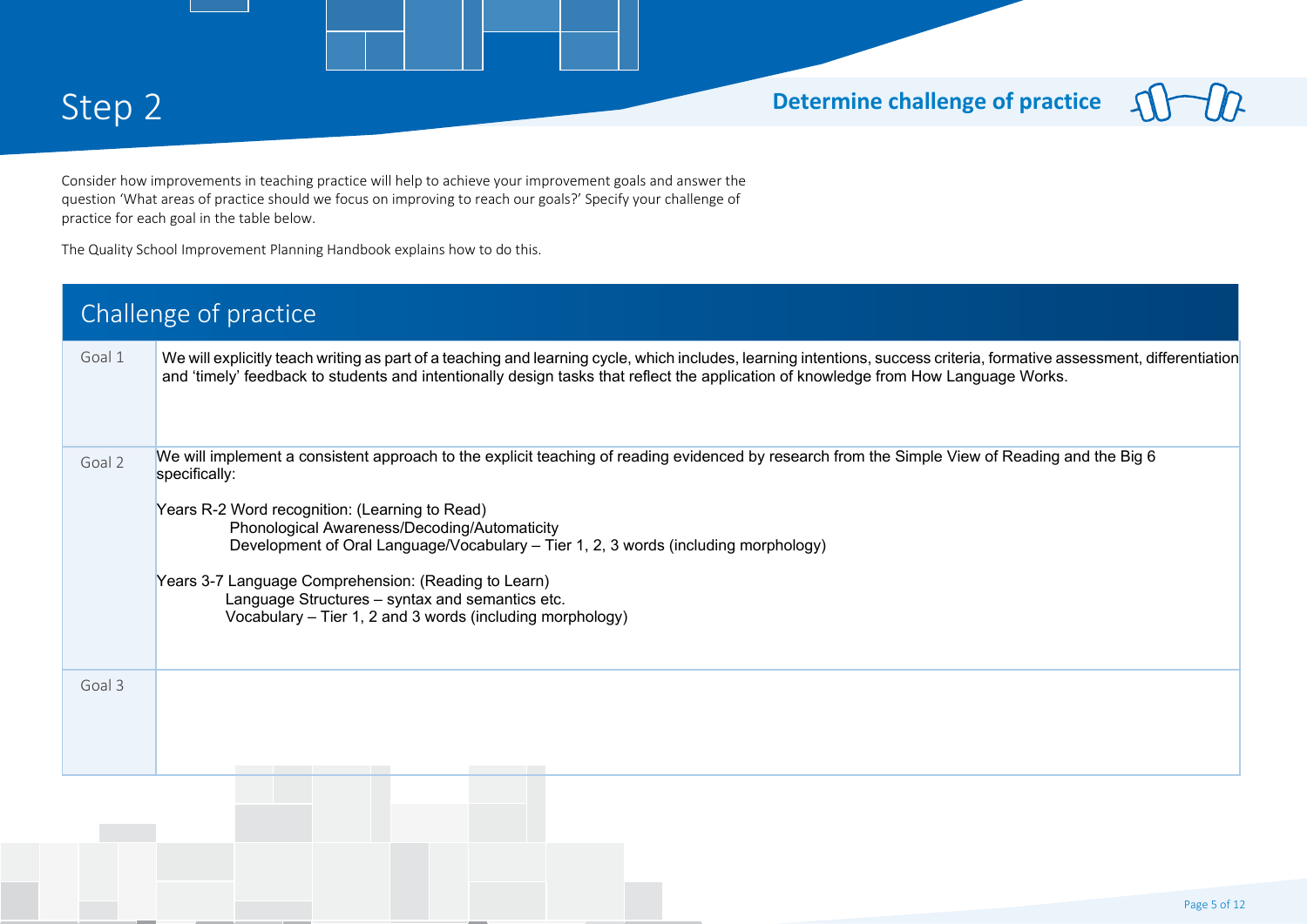

Consider evidence of best practice to answer the question 'What actions should we take to improve our practice and reach our goals?' Specify your actions for improvement, timeline, responsibility, resources and success criteria for each goal in the tables below.

The Quality School Improvement Planning Handbook explains how to do this.

| Goal 1                                                                                                                                                                                                                                                                                                                                                                                                                                                                                                                                                                                                                                                                                                                                                                                                                                                                                                                          |                                                                                                                                                                                                                                                                                                                   | <b>WRITING:</b> To improve students' writing with a focus on grammar, sentence structure and vocabulary R-7                                                                                                                                                                                                                                                                                                                                                                                                                                                                                                                                                                                                                                                 |                                                                                                                                                                                                                                                                                                                                                                                                                                                                                                                                                                                                                            |  |  |
|---------------------------------------------------------------------------------------------------------------------------------------------------------------------------------------------------------------------------------------------------------------------------------------------------------------------------------------------------------------------------------------------------------------------------------------------------------------------------------------------------------------------------------------------------------------------------------------------------------------------------------------------------------------------------------------------------------------------------------------------------------------------------------------------------------------------------------------------------------------------------------------------------------------------------------|-------------------------------------------------------------------------------------------------------------------------------------------------------------------------------------------------------------------------------------------------------------------------------------------------------------------|-------------------------------------------------------------------------------------------------------------------------------------------------------------------------------------------------------------------------------------------------------------------------------------------------------------------------------------------------------------------------------------------------------------------------------------------------------------------------------------------------------------------------------------------------------------------------------------------------------------------------------------------------------------------------------------------------------------------------------------------------------------|----------------------------------------------------------------------------------------------------------------------------------------------------------------------------------------------------------------------------------------------------------------------------------------------------------------------------------------------------------------------------------------------------------------------------------------------------------------------------------------------------------------------------------------------------------------------------------------------------------------------------|--|--|
| Challenge of practice                                                                                                                                                                                                                                                                                                                                                                                                                                                                                                                                                                                                                                                                                                                                                                                                                                                                                                           | We will explicitly teach writing as part of a teaching and learning cycle, which includes, learning intentions, success criteria,<br>formative assessment, differentiation and 'timely' feedback to students and intentionally design tasks that reflect the application<br>of knowledge from How Language Works. |                                                                                                                                                                                                                                                                                                                                                                                                                                                                                                                                                                                                                                                                                                                                                             |                                                                                                                                                                                                                                                                                                                                                                                                                                                                                                                                                                                                                            |  |  |
| Actions                                                                                                                                                                                                                                                                                                                                                                                                                                                                                                                                                                                                                                                                                                                                                                                                                                                                                                                         | Timeline                                                                                                                                                                                                                                                                                                          | Roles and responsibilities                                                                                                                                                                                                                                                                                                                                                                                                                                                                                                                                                                                                                                                                                                                                  | Resources                                                                                                                                                                                                                                                                                                                                                                                                                                                                                                                                                                                                                  |  |  |
| Review and implement the <b>shared</b><br>pedagogical agreement for the design and Implement the<br>explicit teaching of writing which will:<br>Identify a systematic literacy<br>$\bullet$<br>approach whereby teachers make<br>connections between the<br>components of writing and reading<br>Consistently use the model of<br><b>Gradual Release of Responsibility</b><br>(Teaching and Learning Cycle) as<br>the agreed process for teaching and support for all<br>learning<br>Embed HLW as the shared model<br>for explicitly teaching language and<br>genre conventions<br>Consistently implement learning<br>intentions, success criteria,<br>formative assessment,<br>differentiation and feedback as<br>essential elements of an explicit<br>writing lesson<br>Use a planning proforma to achieve<br>consistency of design at all levels<br>Undertake moderation of students'<br>writing samples for each year level | consistent use<br>of Formative<br>Assessment<br>practices to<br>track & monitor<br>student learning in<br>order to plan for<br>differentiated<br>learners<br>Ongoing: 2021<br>End Term 4<br>Ongoing: 2021<br>Term 2 and 4:<br>weeks 6/7                                                                           | provide Training<br>and<br>Leadership to<br>Development to identified staff<br>All teachers to work collaboratively to review<br>the shared pedagogical agreement to re-<br>establish understanding of the beliefs and<br>teaching expectations<br>Teachers will work collaboratively to update<br>the Genre/Text Map for 2021 and beyond<br>All teachers to implement the agreement as<br>part of their PLT/Learning Sprints and<br>classroom practices<br>EALD teachers to support class teachers to<br>set goals for targeted EALD students<br>AET/ACEO to support class teachers to set<br>goals for targeted ATSI students<br>All teachers to collect data using the<br>Sentence Structure assigned LEAP levels<br>to monitor student writing progress | Evidence based research will be used to provide<br>training and development for staff as part of a<br>Pupil Free days<br>Evidence based research made available to<br>teachers in Formative Assessment and<br>Differentiation e.g. Dylan Williams T&D<br>resources<br>LEAP Levels, Australian Curriculum,<br>Genre/Text map, How Language Works<br>Resources, Writing Agreement<br>Weekly PLT to support Learning Sprints and<br>classroom practices<br>Agreed planning proforma to be used by all<br>teachers<br>ACEO - resource/connections to community<br>IELC staff to be part of whole school resourcing<br>as above |  |  |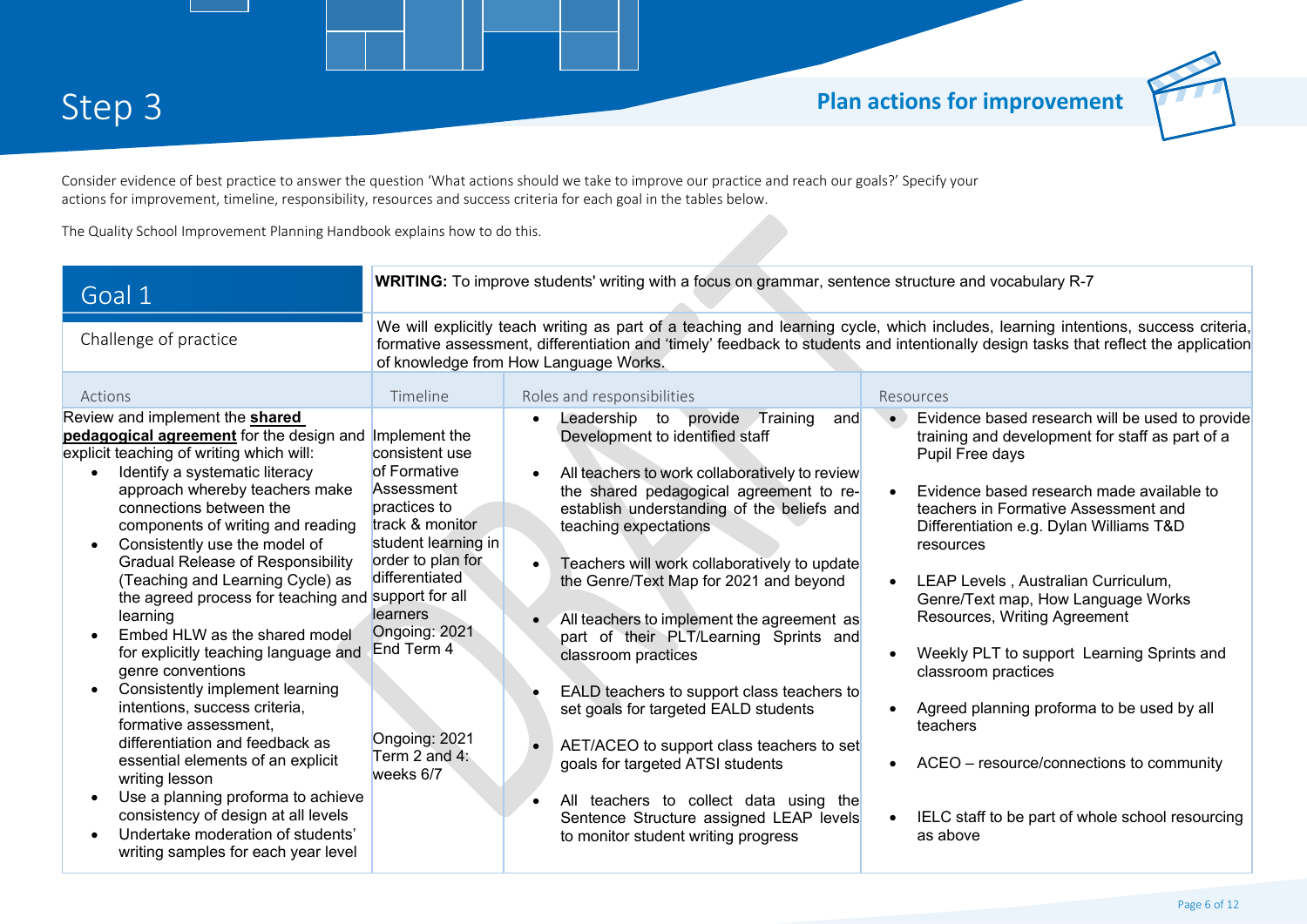# **Step 3 Plan actions for improvement**



| (summative assessments)<br><b>IELC:</b> Develop and <i>implement a shared</i><br>pedagogical agreement:<br>Embed HLW as a shared model for<br>$\bullet$<br>explicit teaching and support<br>Use common understandings about<br>the patterned way meaning is made<br>within and across genres<br>Use a Teaching and Learning Cycle<br>with explicit focus on teaching<br>language features | Ongoing:<br>Terms 1-4 2021                                                                                                                                                               | IELC teachers to create a genre plan for<br>their year levels<br>IELC teachers to work collaboratively to<br>the<br>shared<br>pedagogical<br>implement<br>agreement<br>IELC Teachers to provide students with<br>language resources across all learning<br>areas based on HLW knowledge application<br>IELC Teachers to provide a vocabulary rich<br>literacy environment in their classrooms<br>IELC teachers to plan for writing using<br>explicit instructional processes with a focus<br>on formative assessment and differentiation |           |                                                                                                                                                                                                                                                                                             |
|-------------------------------------------------------------------------------------------------------------------------------------------------------------------------------------------------------------------------------------------------------------------------------------------------------------------------------------------------------------------------------------------|------------------------------------------------------------------------------------------------------------------------------------------------------------------------------------------|------------------------------------------------------------------------------------------------------------------------------------------------------------------------------------------------------------------------------------------------------------------------------------------------------------------------------------------------------------------------------------------------------------------------------------------------------------------------------------------------------------------------------------------|-----------|---------------------------------------------------------------------------------------------------------------------------------------------------------------------------------------------------------------------------------------------------------------------------------------------|
| Use and embed a <b>shared understanding</b> of Ongoing - to be<br>explicit teaching processes                                                                                                                                                                                                                                                                                             | embedded by<br>end of 2021                                                                                                                                                               | Teachers engaging in T&D and PLT's and<br>Learning Sprints during 2021<br>Teachers intentionally planning for writing<br>using the explicit teaching model with a<br>focus on differentiation and formative<br>assessment for 2021                                                                                                                                                                                                                                                                                                       |           | Evidence based research will be used to provide<br>training and development for staff<br>in explicit teaching of formative assessment and<br>differentiation<br>Weekly PLT groups in staff meeting time.                                                                                    |
| We will <b>track and monitor</b> student progress Each term<br>in writing against the IELP progress report                                                                                                                                                                                                                                                                                | writing samples<br>will be<br>moderated<br>using the Progress<br>Report<br>and Success<br>Criteria<br>Each term<br>student data<br>will be<br>evaluated<br>as part of<br>review meetings | Teachers to collect pre and post work<br>samples for all genres that are taught<br>Teachers will assess/moderate student<br>writing samples against the Progress<br>Report<br>Teachers will provide student data for<br>tracking and monitoring as part of termly<br>review meetings with leadership, for the<br>purpose of planning for Wave 1, 2 and 3<br>students and identifying students needing<br>intervention<br>Leadership will continue to review/update<br>data collection processes and tools                                | $\bullet$ | ACARA portfolios/writing examples (at<br>satisfactory, above satisfactory and below<br>satisfactory)<br>Staff meeting time allocated<br>Provide teachers with time to analyze individual<br>student data (during 2 days in Week 0)<br>Termly review meetings to monitor student<br>progress |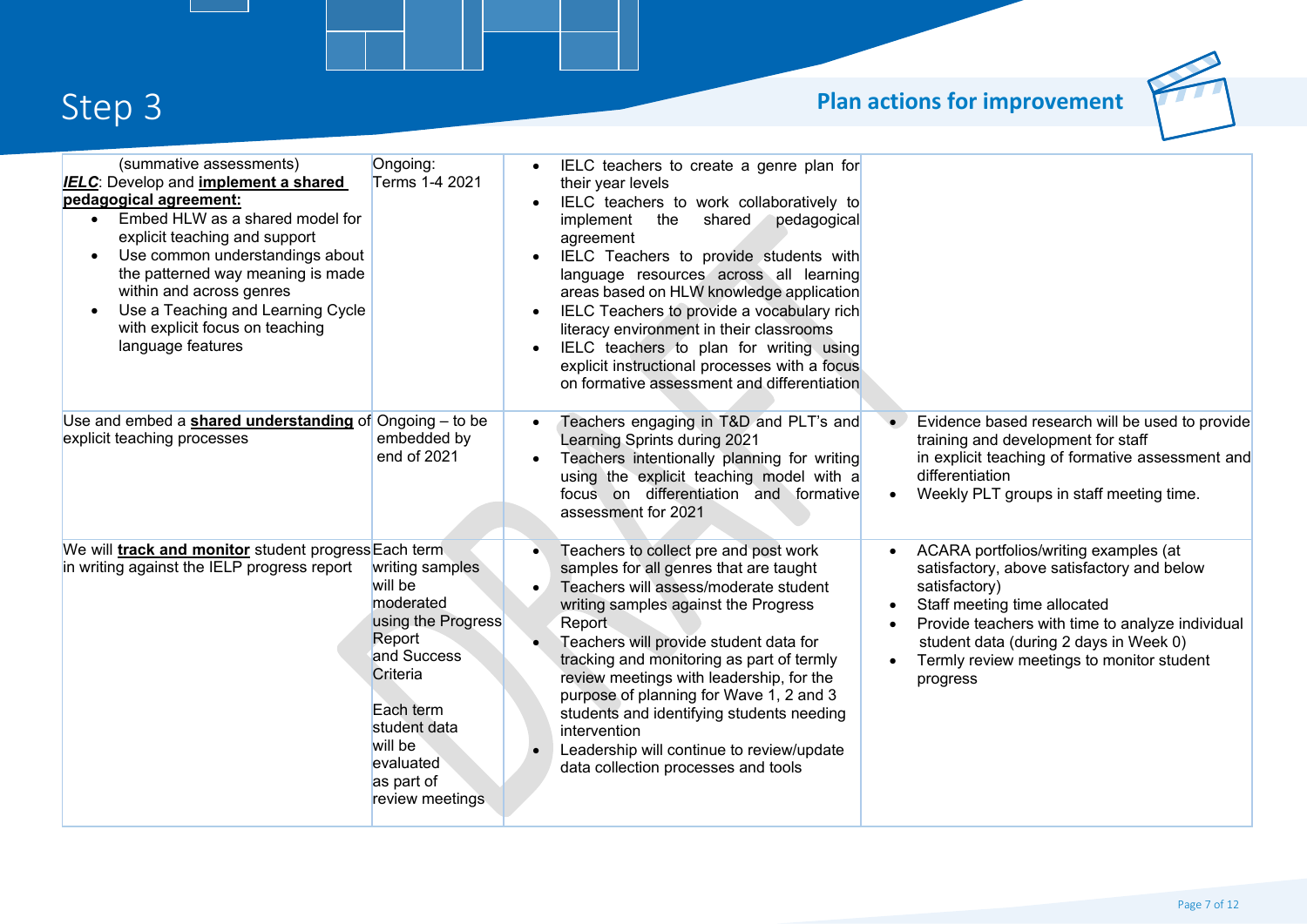# **Step 3 Plan actions for improvement**



| We will measure and evaluate the impact<br>of Learning Sprints to identify effective<br>practices in writing      | At the end of<br>each learning<br>sprint - twice<br>per term | Teachers to analyze data from learning<br>sprints<br>Teachers to present findings back to whole<br>$\bullet$<br>staff<br>Leaders to support teachers in the<br>$\bullet$<br>Learning Sprint process with use of videos<br>to capture the impact<br>PLT Pillars to attend Partnership PD's                                                                                                                                                                                                                                                                                                                | Staff meeting time allocated for Learning Sprints<br>$\bullet$<br>Partnership tools to measure effectiveness<br>$\bullet$<br><b>Support from Principal Consultant 2021</b><br>$\bullet$<br>Support for PLT Pillars by Leadership and<br>$\bullet$<br>Partnership LET                                                                             |
|-------------------------------------------------------------------------------------------------------------------|--------------------------------------------------------------|----------------------------------------------------------------------------------------------------------------------------------------------------------------------------------------------------------------------------------------------------------------------------------------------------------------------------------------------------------------------------------------------------------------------------------------------------------------------------------------------------------------------------------------------------------------------------------------------------------|--------------------------------------------------------------------------------------------------------------------------------------------------------------------------------------------------------------------------------------------------------------------------------------------------------------------------------------------------|
| We will <b>provide targeted mentoring</b><br>support for individual teachers to develop<br>teacher capacity       |                                                              | Identified teachers to engage with the<br>$\bullet$<br>Literacy mentor<br>Literacy mentor to schedule mentoring<br>meetings<br>Mentor to assist with planning and<br>implementation of explicit teaching<br>Mentor to model effective practices to<br>teachers R-7<br>Mentor to meet with R-7 teaching teams to<br>develop writing programs and support<br>planning                                                                                                                                                                                                                                      | 0.3 FTE Literacy Mentor/Coach<br>Literacy Mentor to provide staff workshop<br>opportunities to provide further instruction in<br>How Language Works<br>Literacy Mentor to induct new staff in explicit<br>$\bullet$<br>teaching and How Language Works<br>Release time for teachers to meet with Mentor<br>to plan and review teaching practices |
| We will provide targeted Professional<br>Development in the teaching of<br>Vocabulary to develop teacher capacity |                                                              | Teachers will intentionally plan using the<br>agreed Scope and Sequence to teach<br>morphology and using the Instructional<br>Routine to teach Vocabulary<br>Teachers will continue to teach vocabulary<br>as part of 'building the field' in the Teaching<br>and Learning Cycle<br>IELC teachers will focus on the teaching<br>$\bullet$<br>and development of Tier 1 & 2 words<br>Mainstream teachers will continue to focus<br>on the teaching and development of Tier 2<br>& 3 words<br>NIT/Subject teachers will focus on the<br>teaching and development of T3 subject<br>specific technical words | Staff meetings - PLT's and Learning Sprints<br>$\bullet$<br>Bringing Words to Life - Isabel L. Beck                                                                                                                                                                                                                                              |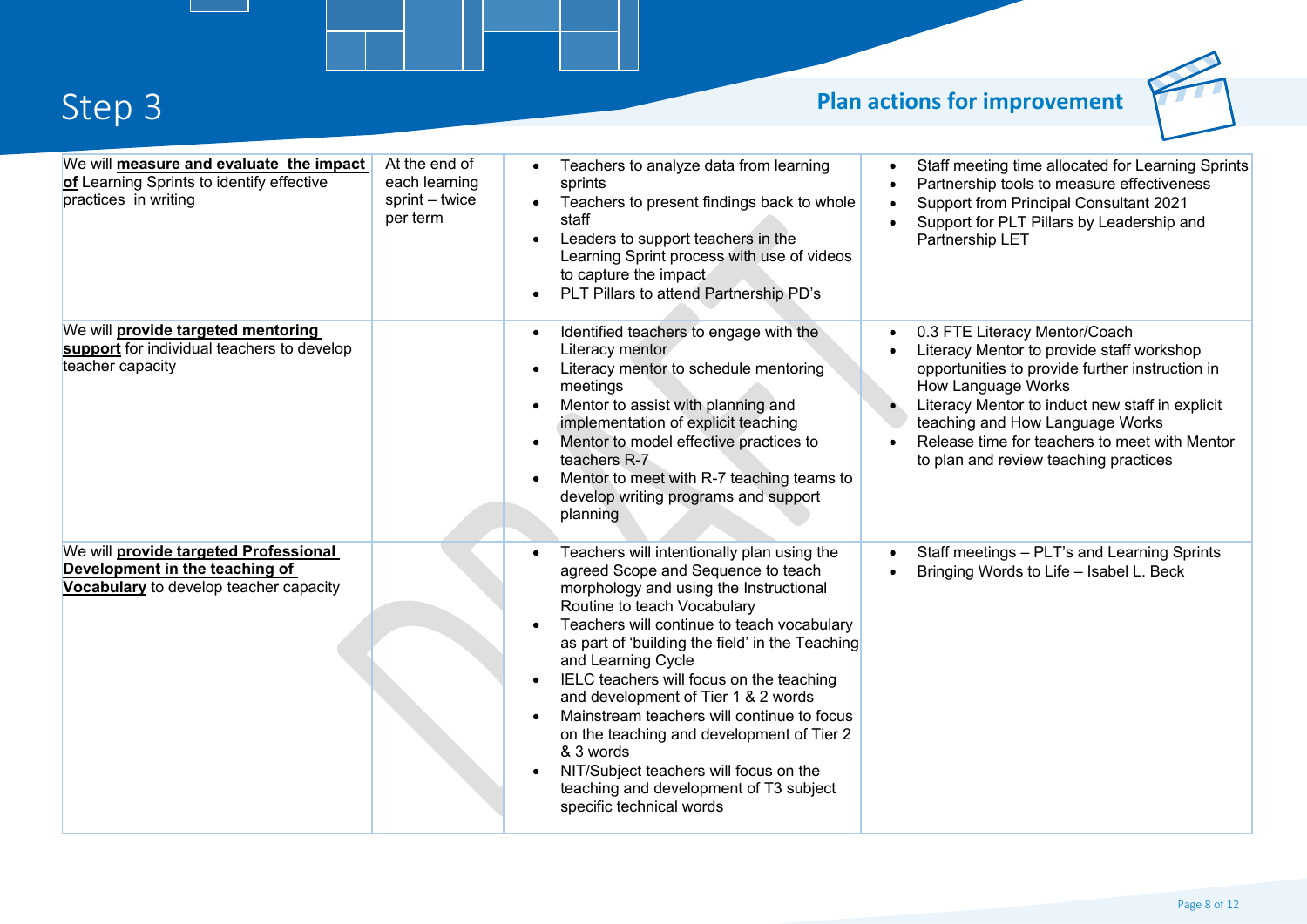### **Step 3 Plan actions for improvement**



| As part of the <b>process of measuring</b><br>and monitoring students' writing<br>teachers will use the Student Heat Map to<br>identify and monitor students' progress<br>using the LEAP levels | Term 1<br>Term 4 - 2021 | Teachers to identify students at Wave 1, 2 and<br>3 levels (those above, at and below year level)<br>according to LEAP criteria<br>Teachers will set goals and measure using<br>$\bullet$<br>pre/post-tests to gather baseline data and<br>assess progress twice a year<br>Class Teachers will review student progress<br>$\bullet$<br>using Formative and Summative evidence<br>EALD/Special Ed. teachers to support<br>$\bullet$<br>classroom teachers to set goals for identified<br>students and to monitor progress toward the<br>goals<br>AET/ACEO set goals for identified students and<br>$\bullet$<br>monitor progress toward the targets<br>Total financial resources allocated | PLT's and Learning Sprints<br>Review meetings with Leadership - re student<br>data and progress<br>Provide Release for EALD/AET teaches to meet<br>with staff<br>DP to meet with AET/ACEO termly to review<br>$\bullet$<br>progress of identified ATSI students<br>Staff meetings - allocated for review and<br>moderation purposes<br>\$11,900 (TRT release & T&D days) + \$43,000 (0.3 FTE<br>literacy mentor) = $$54,900$                                                                       |
|-------------------------------------------------------------------------------------------------------------------------------------------------------------------------------------------------|-------------------------|-------------------------------------------------------------------------------------------------------------------------------------------------------------------------------------------------------------------------------------------------------------------------------------------------------------------------------------------------------------------------------------------------------------------------------------------------------------------------------------------------------------------------------------------------------------------------------------------------------------------------------------------------------------------------------------------|----------------------------------------------------------------------------------------------------------------------------------------------------------------------------------------------------------------------------------------------------------------------------------------------------------------------------------------------------------------------------------------------------------------------------------------------------------------------------------------------------|
| Success criteria                                                                                                                                                                                | $\bullet$<br>$\bullet$  | to monitor Grammar, Sentence Structure and Vocabulary:<br>'Grammar' - Sentence Level criteria - Years: R-2 (Levels 3-6) and Year 3-7 (Levels 7-10)<br>Students' ability to use more technical and complex vocabulary in their writing - Tier 1, 2 and 3 measured by the<br>'Grammar' - Vocabulary criteria - Years: R-2 (Levels 3-6) and Years 3-7 (Levels 7 - 10)<br>grammar being taught measured by Leadership's observations of teacher practice, discussions in planning/review<br>meetings and Teacher PLT collaboration and evaluations                                                                                                                                            | In the analysis of writing tasks and samples, we will see growth in all students' writing skills, with a focus on identified<br>Aboriginal and Torres Strait Islander students, as measured by students' progress against the LEAP Levels twice yearly<br>Use of a variety of sentence types and appropriate use of simple, compound and complex sentences: - measured by the<br>Teachers and students using the meta-language of How Language Works to discuss and understand the function of the |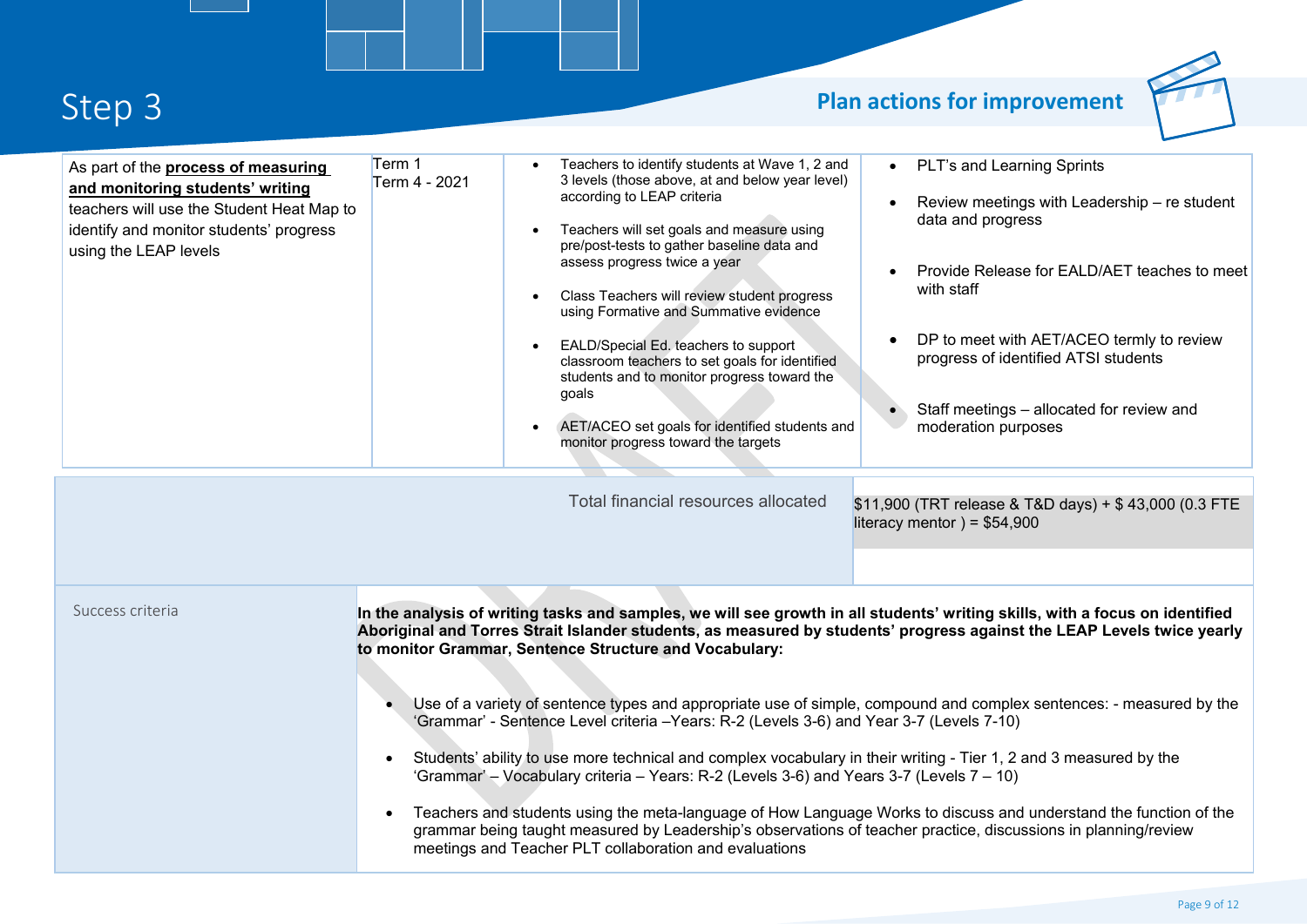

| Goal 2<br>Challenge of practice                                                                                                                                                                                                                                                                                                                                                                                                                                                                                                                                                                            | READING: To improve student achievement in Reading with a focus on explicitly teaching identified Word<br>Recognition and Language Comprehension subskills.<br>We will implement a consistent approach to the explicit teaching of reading evidenced by research from the Simple View of<br>Reading and the Big 6 specifically:<br>Years R-2 Word recognition: (Learning to Read)<br>Phonological Awareness/Decoding/Automaticity<br>Development of Oral Language/Vocabulary - Tier 1, 2, 3 words (including morphology)<br>Years 3-7 Language Comprehension: (Reading to Learn)<br>Language Structures - syntax and semantics etc.<br>Vocabulary - Tier 1, 2 and 3 words (including morphology) |                                                                                                                                                                                                                                                                                                                                                                                                                                                                                                                                                                                           |                                                                                                                                                                                                                                                                                                                                                                                                                                                          |  |
|------------------------------------------------------------------------------------------------------------------------------------------------------------------------------------------------------------------------------------------------------------------------------------------------------------------------------------------------------------------------------------------------------------------------------------------------------------------------------------------------------------------------------------------------------------------------------------------------------------|--------------------------------------------------------------------------------------------------------------------------------------------------------------------------------------------------------------------------------------------------------------------------------------------------------------------------------------------------------------------------------------------------------------------------------------------------------------------------------------------------------------------------------------------------------------------------------------------------------------------------------------------------------------------------------------------------|-------------------------------------------------------------------------------------------------------------------------------------------------------------------------------------------------------------------------------------------------------------------------------------------------------------------------------------------------------------------------------------------------------------------------------------------------------------------------------------------------------------------------------------------------------------------------------------------|----------------------------------------------------------------------------------------------------------------------------------------------------------------------------------------------------------------------------------------------------------------------------------------------------------------------------------------------------------------------------------------------------------------------------------------------------------|--|
| Actions                                                                                                                                                                                                                                                                                                                                                                                                                                                                                                                                                                                                    | Timeline                                                                                                                                                                                                                                                                                                                                                                                                                                                                                                                                                                                                                                                                                         | Roles and responsibilities                                                                                                                                                                                                                                                                                                                                                                                                                                                                                                                                                                | Resources                                                                                                                                                                                                                                                                                                                                                                                                                                                |  |
| We will implement our pedagogical<br>reading agreement that reflects teacher<br>knowledge and capacity and continue to:<br>Implement and embed the Read<br>$\bullet$<br>Write Inc. synthetic phonics<br>program R-2 that builds children's<br>orthographic map<br>Develop listening/oral language<br>vocabulary R-2 with a focus on Tier<br>2 & 3 words<br>Identify 'building the field' as a<br>process for developing Tier 2 and 3<br>vocabulary and background<br>knowledge and make connections<br>between reading and writing<br>Identify and use morphology as a<br>word knowledge strategy to build | Ongoing -<br>Terms 1-4<br>2021                                                                                                                                                                                                                                                                                                                                                                                                                                                                                                                                                                                                                                                                   | Leadership to provide Training and Development<br>to staff<br>Teachers to continue to work collaboratively to<br>review the pedagogical agreement<br>All teachers to implement the Simple View of<br>Reading approach/pedagogy as part of their<br>daily classroom practice<br>EALD teachers to support class teachers to set<br>goals for targeted EALD students<br>AET/ACEO to support class teachers to set<br>$\bullet$<br>goals for targeted ATSI students<br>Explicitly teach vocabulary as an essential<br>subskill in the acquisition of reading/language<br>comprehension skills | Ongoing T&D for staff from leaders in<br>Vocabulary<br>Ongoing T&D in Differentiation and Formative<br>Assessment<br>Evidence based resources provided to<br>teachers, including the DfE Guidebooks and<br><b>ACARA Units of Work</b><br>Staff meeting time allocated for PLT's and<br>Learning Sprints<br>Support from leaders, mentor and colleagues<br>as part of the PLT and Learning Sprint<br>processes<br>ACEO - resource/connection to community |  |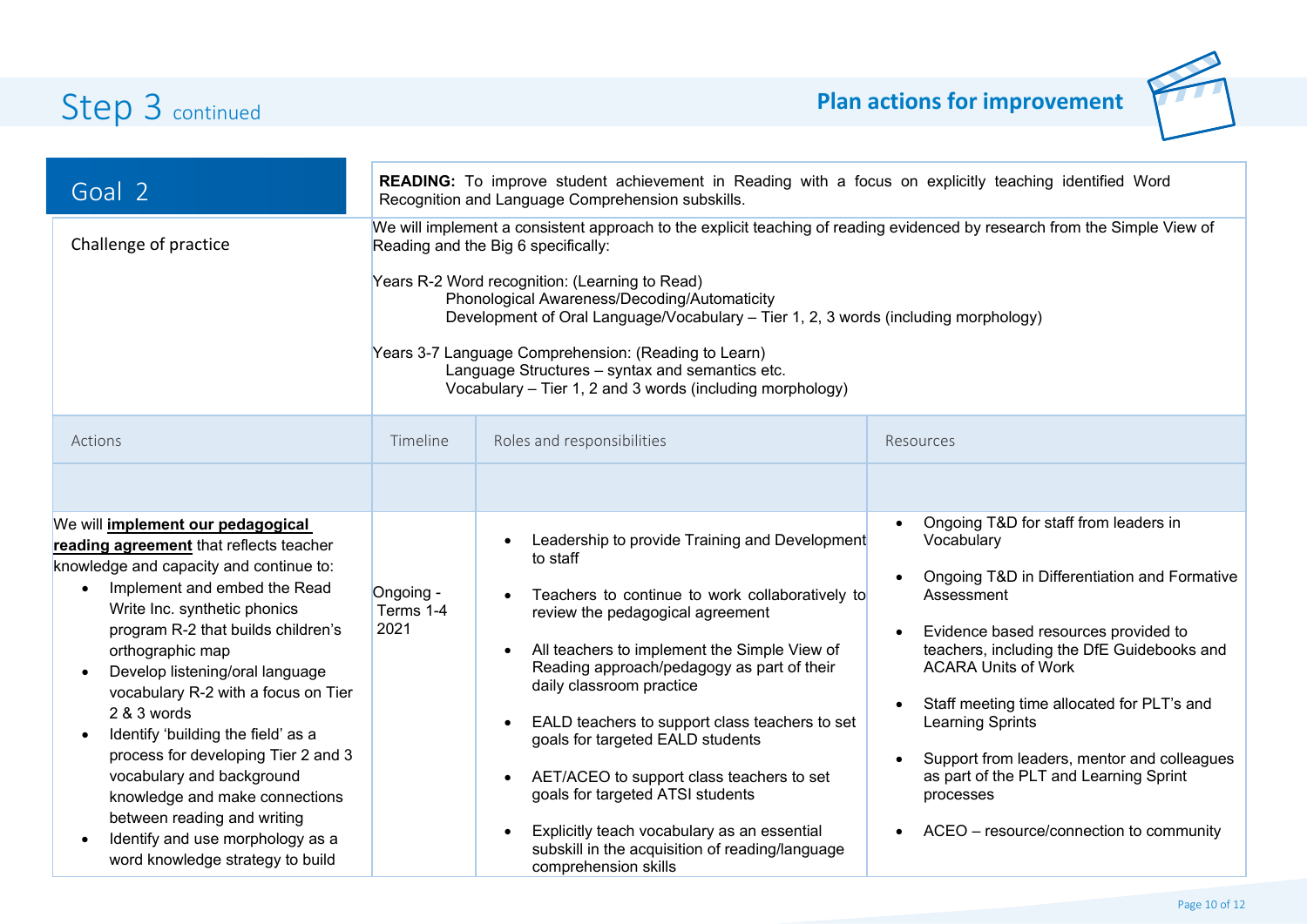

students' vocabulary Years 1-7

- Build teacher knowledge and understanding of the levels of Phonological Awareness for the purpose of assessing students R-7
- Identify and use strategies that will develop students' reading fluency i.e. decoding + automaticity + prosodic reading = accuracy and fluency

*IELC:* We will **implement our pedagogical agreement** for Reading and continue to:

Ongoing: Terms 1-4 2021

Ongoing:

- Use Letters & Sounds instruction R-7 for beginners of English
- Use our agreed PA assessment tools Kilpatrick 2-7 & Spat-R R-1 to identify those who need intervention Terms 1 - 4 2021
- Embed 'building the field' as a process for developing Tier 1 and 2 vocabulary and background knowledge to make connections between reading and writing Ongoing: Terms 1-4 2021
- All teachers to identify students 'at risk' and assess using a Phonological Awareness diagnostic tool R-7
- Teachers will provide PA data to Intervention group for student support
- All teachers will have access to T&D in understanding fluency, its relationship to comprehension and how to develop this skill in students
- IELC leader to create a data collection tool to measure phonics development
- IELC teachers to screen, diagnose and analyze students' data in phonics to group students for direct instruction using PA assessment
- IELC teachers to provide progress data to leadership as part of termly review meetings
- IELC leader in collaboration with teachers will identify high quality texts
- IELC teachers to implement agreed actions regarding vocabulary development
- Read Write Inc. and Fresh Start program resources and decodable readers
- Ongoing T & D in Phonological Awareness
- PA PASM, SPAT R, Phonics Screening Tool
- Mentor/Coach 0.3
- T&D Bronwyn Custance Text Cohesion 2021 (Comprehension)
- Ongoing T&D in Phonological Awareness and **Assessments**
- Continue to resource classrooms with quality decodable readers
- Ongoing T&D on robust vocabulary instruction based on evidence – Source: Isabel L. Beck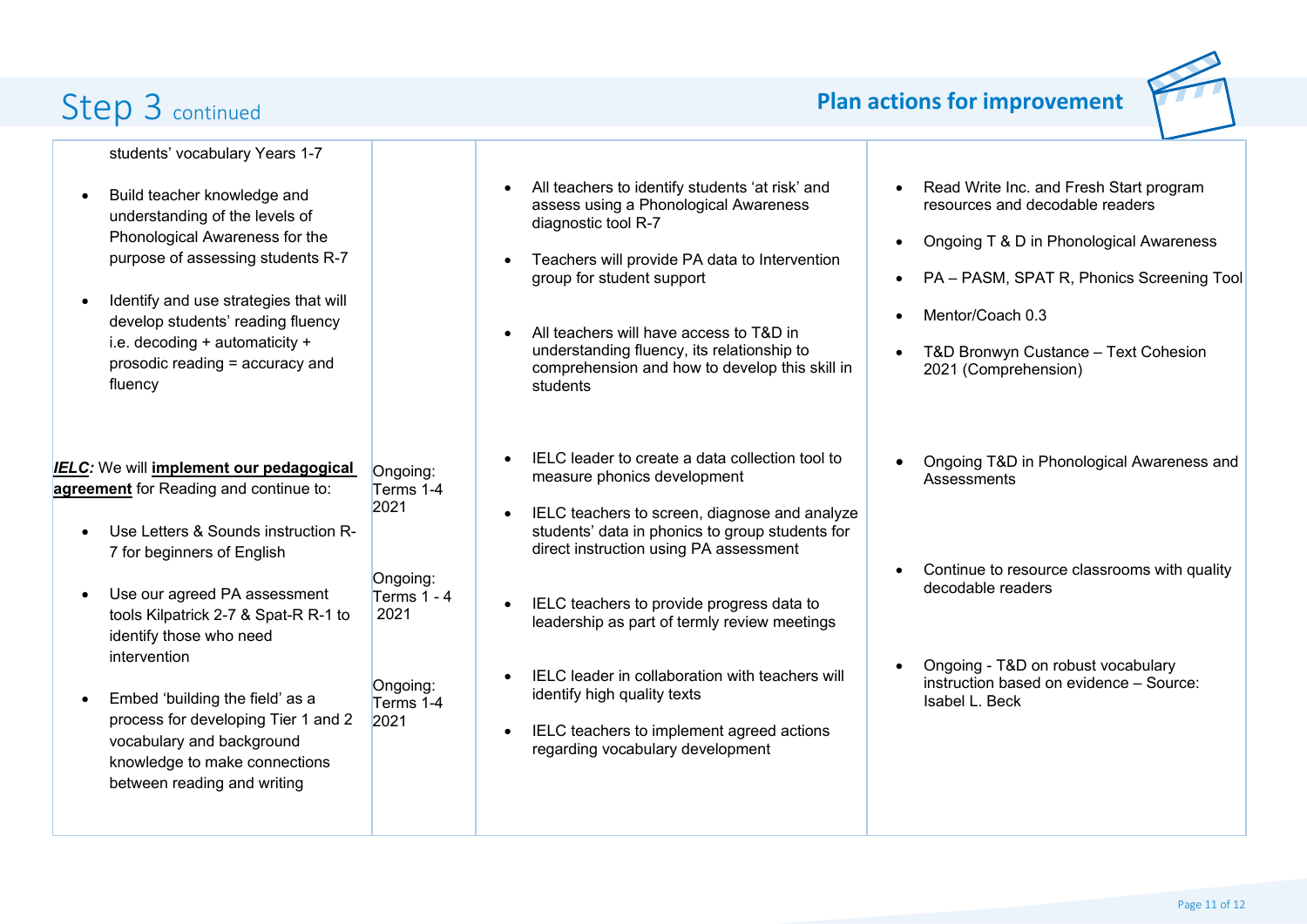

| We will provide ongoing professional<br>development/mentoring for new and<br>trained JP teachers and SSOs in Read,<br><b>Write Inc. and Fresh Start Phonics</b><br><b>Programs</b>                                                                                                                                             | <b>When</b><br>available in<br>2021                       | JP Teachers and SSOs will attend outsourced<br>T&D in Read, Write Inc and Fresh Start<br>Teachers and SSO's will continue to implement<br>the Read Write Inc. Phonic Program R-2 and<br>Fresh Start Programs 3-7                                                                                                                                                                                                                                                                                         | Professional development costs paid by site<br>$\bullet$<br>Support and ongoing training provided by DP<br>to R-2 teachers and SSO's to implement the<br>R.W. Inc. Phonics Program                                                                                                |
|--------------------------------------------------------------------------------------------------------------------------------------------------------------------------------------------------------------------------------------------------------------------------------------------------------------------------------|-----------------------------------------------------------|----------------------------------------------------------------------------------------------------------------------------------------------------------------------------------------------------------------------------------------------------------------------------------------------------------------------------------------------------------------------------------------------------------------------------------------------------------------------------------------------------------|-----------------------------------------------------------------------------------------------------------------------------------------------------------------------------------------------------------------------------------------------------------------------------------|
| All R-2 students will be <b>assessed prior to</b><br>commencing the Read, Write Inc. program<br>to establish base line data using RWI<br>Diagnostic assessment tool                                                                                                                                                            | Week 2 Term<br>1 and end of<br>Terms $1, 2$<br>and 3-2021 | DP will assess all students R-2 to obtain base<br>line data and track and monitor student progress                                                                                                                                                                                                                                                                                                                                                                                                       | Use of DP administrative time                                                                                                                                                                                                                                                     |
| All Year 1 students will be assessed using<br>the Phonics Screening Test                                                                                                                                                                                                                                                       | Term 3 2021                                               | All Year 1 and 2 teachers to administer the<br><b>Phonics Screening test</b>                                                                                                                                                                                                                                                                                                                                                                                                                             | Ongoing training for Year 1/2 teachers in PST<br>administration and analysis of the data (DfE)                                                                                                                                                                                    |
| All students who sat the PST in Year 1 will<br>be <b>assessed in Year 2</b> to track and monitor<br>phonic knowledge and progress<br>All Year 3-7 students will be assessed with<br>the LETRS Reading/Spelling Tool to<br>identify students needing intervention and<br>to track and monitor student knowledge and<br>progress | Term 3 2021<br>Term 1 and<br>ongoing 2021                 | All Year 3-7 teachers to administer the LETRS<br>test                                                                                                                                                                                                                                                                                                                                                                                                                                                    | Ongoing training and support of 3-7 teachers<br>in administering the test and analyzing the<br>data - Literacy Mentor<br>Support provided by Literacy Mentor and DP<br>to Intervention team and SSO's to implement<br>the Fresh Start Program                                     |
| Develop teacher's knowledge and<br>understanding of <b>Comprehension as</b><br>language and cognitive processes rather<br>than a product                                                                                                                                                                                       | Ongoing:<br>Term $1 - 4$<br>2021                          | All teachers will continue to have access to T&D<br>in the development of language comprehension<br>Teachers to develop their understanding of the<br>processes required to develop student'<br>comprehension and apply this knowledge to<br>their teaching (to enable students to recall facts,<br>infer, conclude, predict and find the main idea in<br>complex texts)<br>All teachers will have access to T&D in the use<br>of the Close Reading Model i.e. the process of<br>interactive reading R-7 | PLT's and Learning Sprints<br>$\bullet$<br>Staff meeting time allocated<br><b>Pupil Free Days</b><br>Pat R and NAPLAN resources<br>$\bullet$<br>Nancy Lewis Hennessy - Book and T&D<br>'The Reading Comprehension Blueprint'<br>'Reading in Science' - list of high quality texts |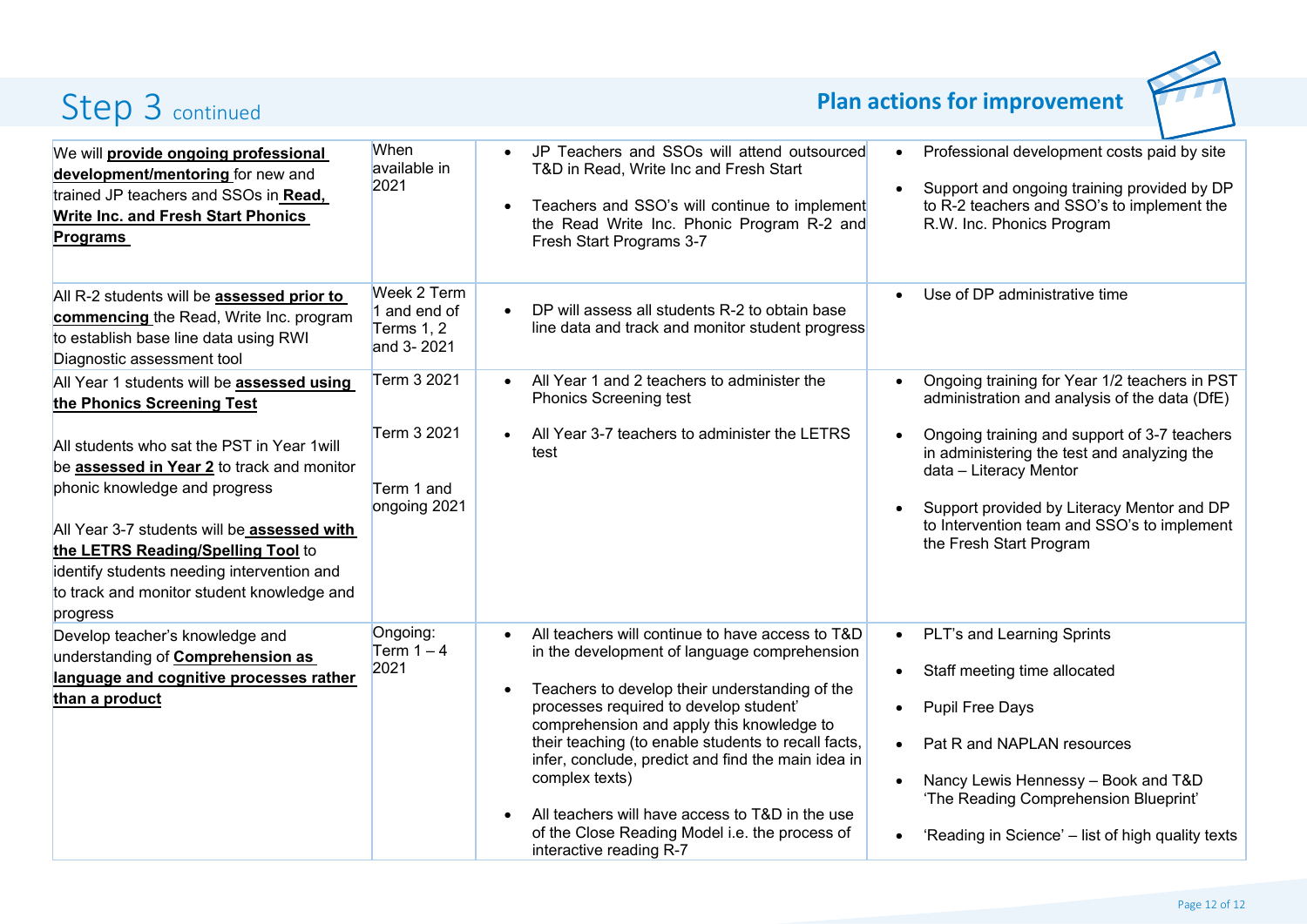|                                                                                                                                                                                                                      |                       | All teachers will use the Close Reading Model<br>$\bullet$<br>to scaffold and analyze complex texts in<br>reading lessons to develop students'<br>understanding of texts at a deeper level and<br>build Tier 2 and 3 vocabulary<br>Teachers will use the 'Reading in Science' List<br>$\bullet$<br>of High Quality Texts to select complex texts<br>above year level that stretch students' cognitive<br>processing and language                                                                          |                                                                                                                                                                                                                                                                                        |
|----------------------------------------------------------------------------------------------------------------------------------------------------------------------------------------------------------------------|-----------------------|-----------------------------------------------------------------------------------------------------------------------------------------------------------------------------------------------------------------------------------------------------------------------------------------------------------------------------------------------------------------------------------------------------------------------------------------------------------------------------------------------------------|----------------------------------------------------------------------------------------------------------------------------------------------------------------------------------------------------------------------------------------------------------------------------------------|
| As part of the <b>process of measuring</b><br>students' knowledge, understanding<br>and <b>progress in reading</b> teachers will use<br>a 'Heat Map' to identify where students are<br>at in terms of their progress | Ongoing:<br>Terms 1-4 | Teachers to identify students in Higher Bands,<br>$\bullet$<br>just below SEA and below SEA<br>Teachers will set goals and use formative and<br>$\bullet$<br>summative assessments against the SIP<br>success criteria and review student progress<br>Teachers will differentiate their teaching to<br>accommodate for Wave 1, 2 and 3 students<br><b>EALD/Special Education/AET teachers will</b><br>$\bullet$<br>support class teachers to set goals for identified<br>students and to monitor progress | PAT Reading/NAPLAN - Data<br>PLT's and Learning Sprints<br>Review meetings with Leadership - termly re<br>student data and progress<br>Provide Release for EALD/AET teachers to<br>meet with staff<br>DP to meet with AET/ACEO termly to review<br>progress of identified ATSI student |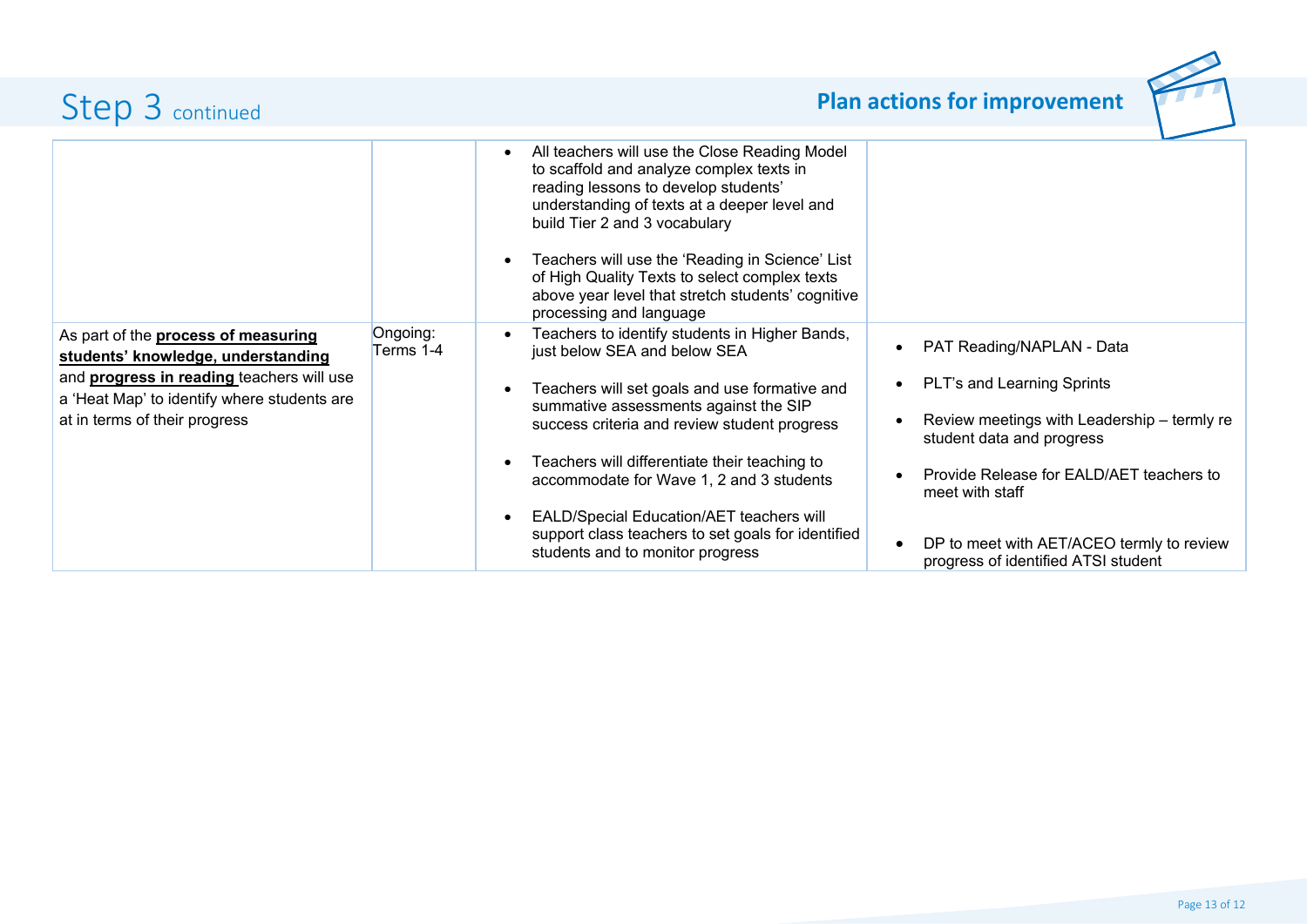

| Goal 2 continued |                                                                                                                                                                                                                                                                                                          |  |  |  |  |
|------------------|----------------------------------------------------------------------------------------------------------------------------------------------------------------------------------------------------------------------------------------------------------------------------------------------------------|--|--|--|--|
|                  | TRT Days: (\$5560) Read Write Inc: (\$6,000) Early<br>Total financial resources allocated<br>Years (\$4,000) Decodable Readers: (\$6,000) = \$21,560                                                                                                                                                     |  |  |  |  |
| Success criteria | Achievement will be measured by a Phonemic Awareness test, (PASM/PAST/Kilpatrick) Phonics Program Assessment<br>Tools (Read Write Inc./Fresh Start) LETRS Reading and Spelling Tool, DfE Year 1 Phonics Screening Tool, Oral<br>Language/Vocabulary LEAP Levels, Ehri's Reading Phases, PAT R and NAPLAN |  |  |  |  |
|                  | Years R-2:                                                                                                                                                                                                                                                                                               |  |  |  |  |
|                  | Students are able to demonstrate the integration of Tier 2 & 3 words in their Oral Language as measured by the<br>$\bullet$<br>'Oral Language' LEAP Levels (3 to 6)                                                                                                                                      |  |  |  |  |
|                  | 75% of students by end of Year 2, are able to decode, blend and segment words using 44 phonemes and 72<br>$\bullet$<br>graphemes as measured by the Phonics Screening Test in Year 1 and repeated in Year 2 - S.A. DfE                                                                                   |  |  |  |  |
|                  | By end of Year 2, students are at Consolidated Level on Ehri's 'Phases' Framework and moving from reading<br>$\bullet$<br>decodables to fluently reading non-decodable readers                                                                                                                           |  |  |  |  |
|                  | By end of Year 2 students are able to accurately retrieve directly stated information as measured by PAT R                                                                                                                                                                                               |  |  |  |  |
|                  | Years 3-7: Language Comprehension:                                                                                                                                                                                                                                                                       |  |  |  |  |
|                  | Students are able to demonstrate their ability to recall facts, infer, conclude, predict and locate the main idea in texts<br>$\bullet$<br>as measured by PAT R specifically in the following areas:                                                                                                     |  |  |  |  |
|                  | Year 3: Interpreting by making Inferences<br>Year 4: Interpreting by making Inferences<br>Year 5: Interpreting Explicit information and Reflecting on Texts<br>Year 6: Interpreting by making Inferences                                                                                                 |  |  |  |  |
|                  | Year 7: Interpreting by making Inferences and Reflecting on Texts                                                                                                                                                                                                                                        |  |  |  |  |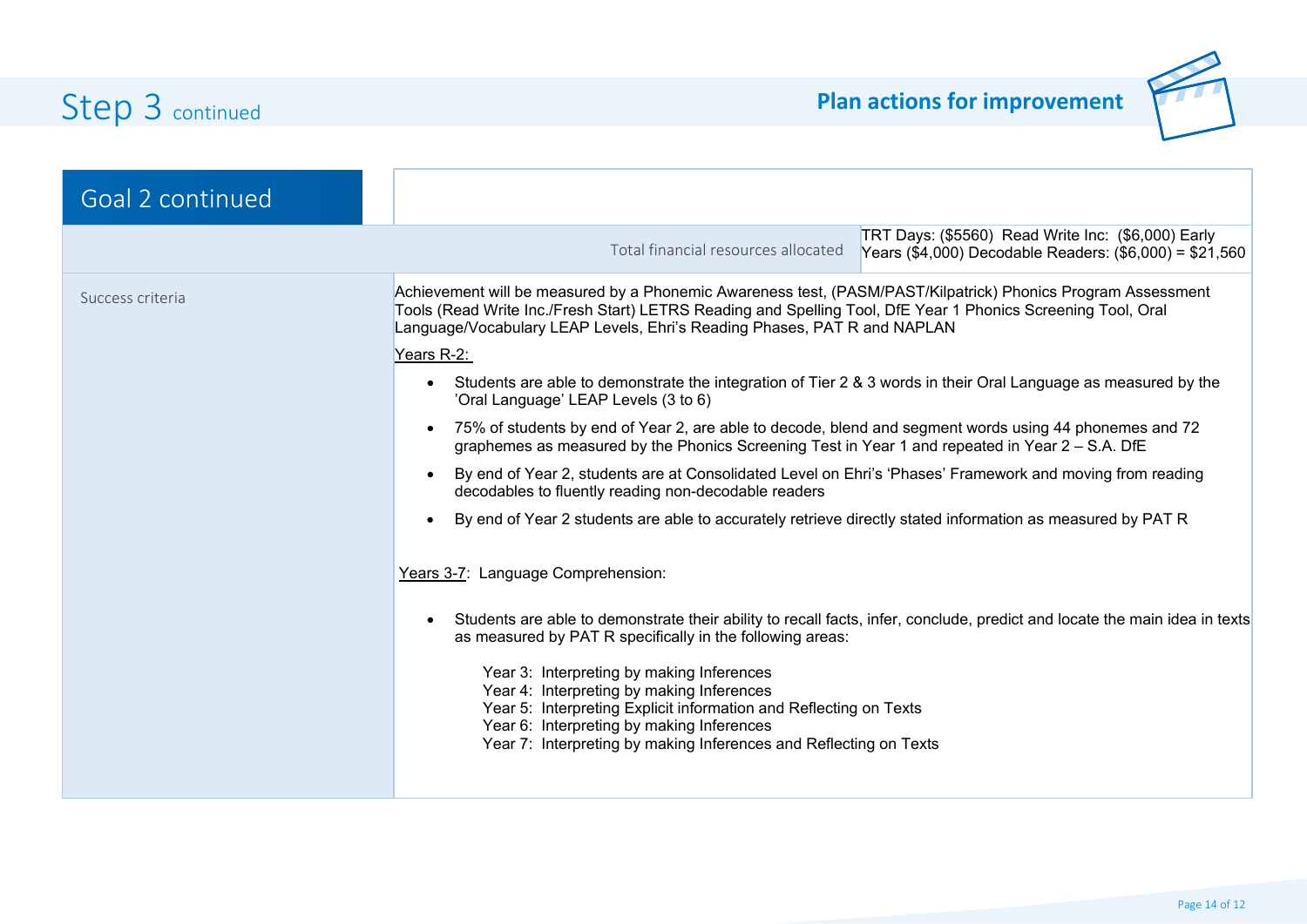

| Goal 3  |          |                            |           |
|---------|----------|----------------------------|-----------|
|         |          |                            |           |
|         |          |                            |           |
| Actions | Timeline | Roles and responsibilities | Resources |
|         |          |                            |           |
|         |          |                            |           |
|         |          |                            |           |
|         |          |                            |           |
|         |          |                            |           |
|         |          |                            |           |
|         |          |                            |           |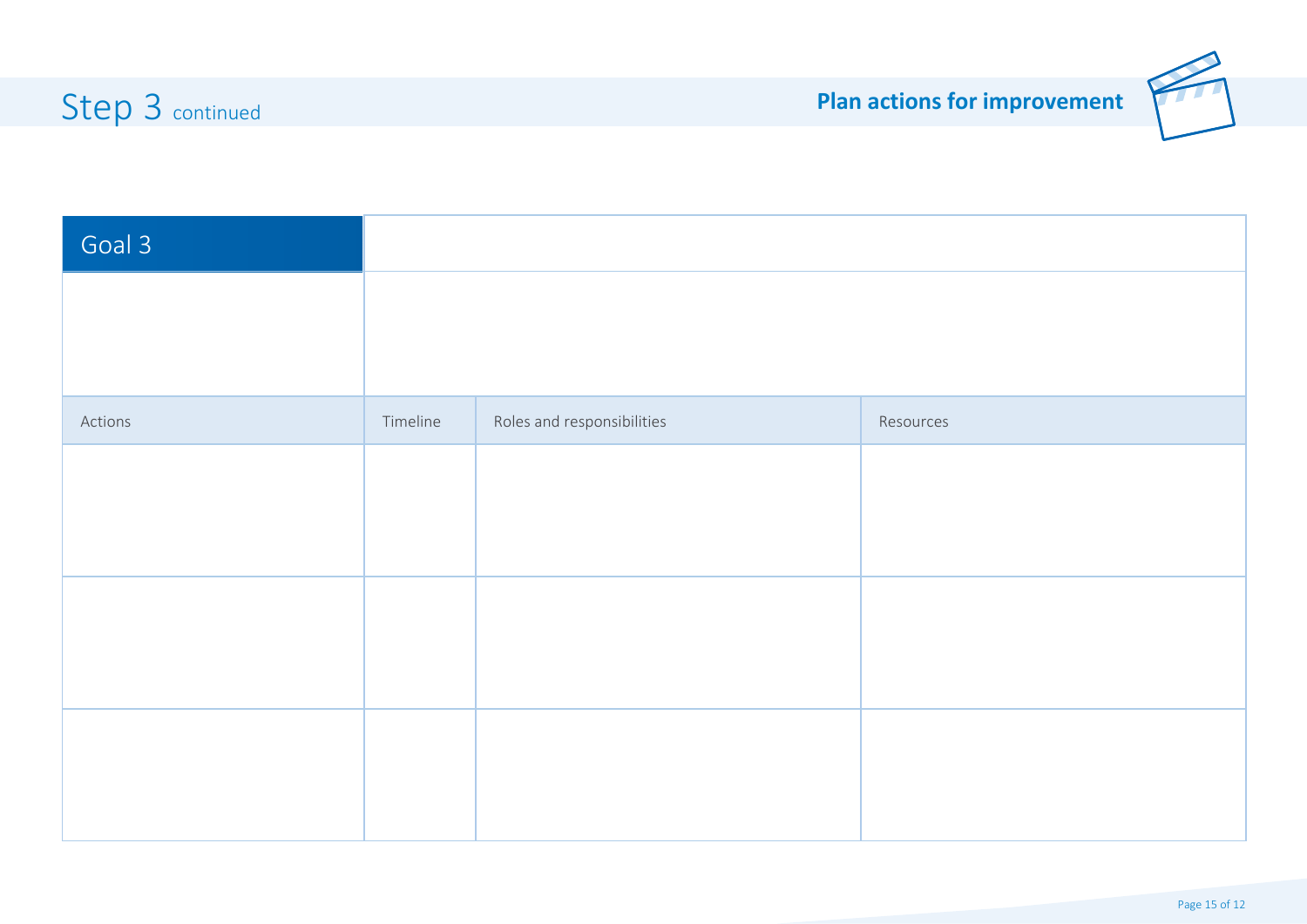

| Goal 3 continued                    |          |                            |           |
|-------------------------------------|----------|----------------------------|-----------|
| Actions                             | Timeline | Roles and responsibilities | Resources |
|                                     |          |                            |           |
|                                     |          |                            |           |
|                                     |          |                            |           |
|                                     |          |                            |           |
|                                     |          |                            |           |
|                                     |          |                            |           |
|                                     |          |                            |           |
|                                     |          |                            |           |
| \$70,672.30                         |          |                            |           |
| Total financial resources allocated |          |                            |           |
| Success criteria                    |          |                            |           |
|                                     |          |                            |           |
|                                     |          |                            |           |